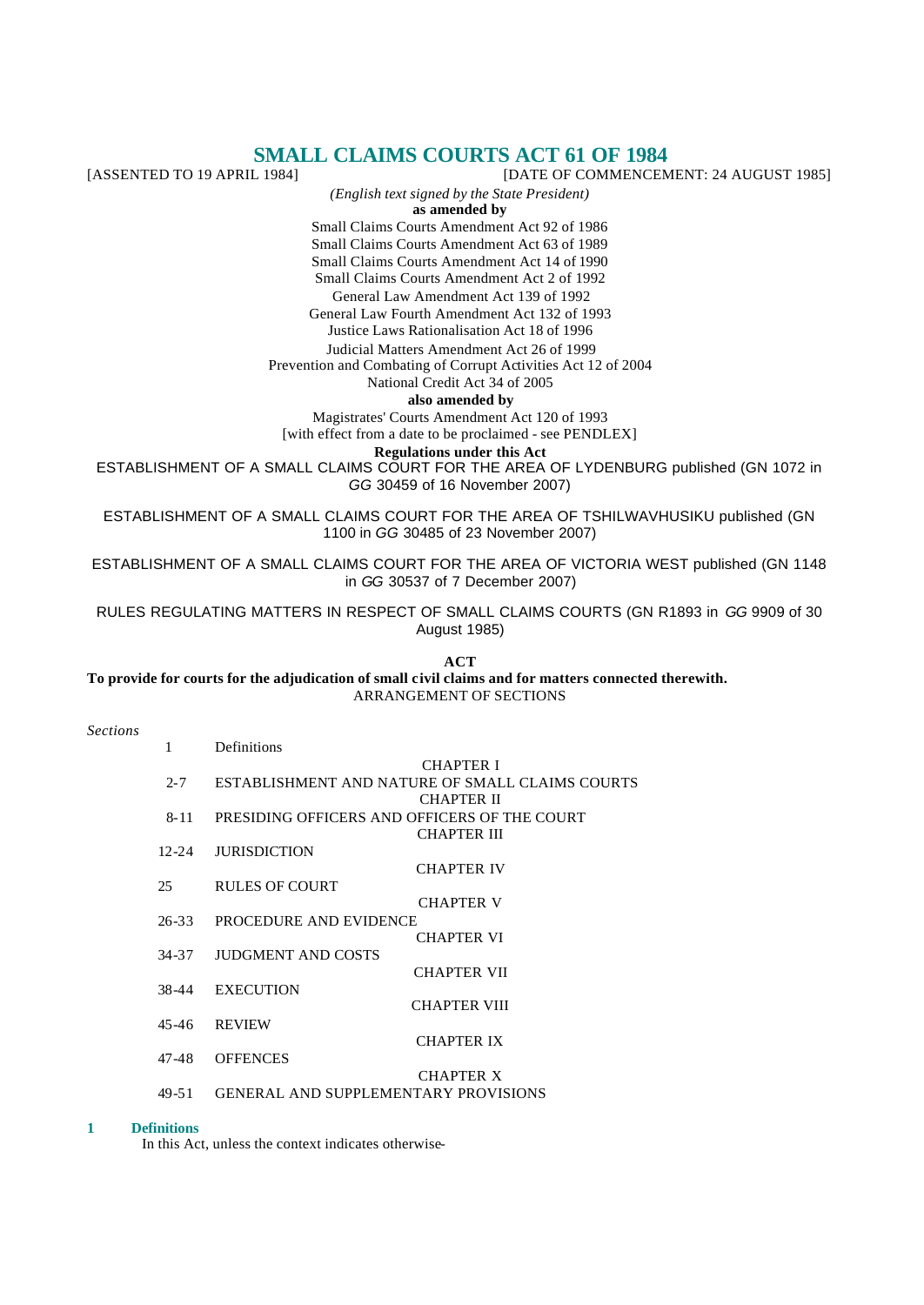**'commissioner'** means a Commissioner for Small Claims appointed under section 9;

**'court'** means a court established under section 2;

**'district'** means a district created under section 2 (1) *(a)* of the Magistrates' Courts Act, 1944 (Act 32 of 1944); **[NB:** The definition of 'district' has been substituted by s. 74 of the Magistrates' Courts Amendment Act 120 of 1993, a provision which will be put into operation by proclamation. See PENDLEX.**]**

**'Minister'** means the Minister of Justice;

**'prescribed'** means prescribed under section 25;

**'record'** means to take down in writing or in shorthand;

**'the rules'** means the rules made under section 25;

**'this Act'** includes the rules.

#### **CHAPTER I**

### **ESTABLISHMENT AND NATURE OF SMALL CLAIMS COURTS (ss 2-7)**

#### **2 Establishment of courts**

(1) The Minister may by notice in the *Gazette*-

- *(a)* establish for any area consisting of one or more districts or a part of a district a court for the adjudication of claims in terms of this Act, called a small claims court;
- *(a*A*)* determine the seat of such a court;

#### [Para. *(a*A*)* amended by s. 1 of Act 14 of 1990.]

- *(b)* determine one or more places in the area concerned for the holding of sessions of such a court.
- *(c)* alter the area for which such a court has been established by including therein or excising therefrom any district or districts or part thereof;
	- [Para. *(c)* added by s. 1 of Act 14 of 1990.]
- *(d)* abolish a court established in terms of this section; and

[Para. *(d)* added by s. 1 of Act 14 of 1990.]

- *(e)* amend or withdraw any notice issued in terms of this section.
	- [Para. *(e)* added by s. 1 of Act 14 of 1990.]

(2) If it is in the opinion of the Minister or a magistrate of a district authorized thereto by him expedient, the

Minister or such magistrate may, notwithstanding the provisions of subsection (1)-

- *(a)* establish for that district a court for the adjudication of any particular claim or claims in terms of this Act; and
- *(b)* determine the place in that district for the holding of sessions of such a court.

[S. 2 substituted by s. 1 of Act 92 of 1986.]

# **3 Nature of courts and force of process**

(1) Subject to the provisions of subsection (2), a court shall not be a court of record.

- (2) The presiding officer shall record or cause to be recorded the verdict, judgment or order of the court and shall sign it.
	- (3) The process of a court shall be served or executed in the prescribed manner.

(4) Every process of a court shall be of force throughout the Republic.

### **4 Courts open to public**

(1) Subject to the provisions of subsection (2), the proceedings in a court shall take place in open court.

(2) A court may in the interest of the administration of justice or of good order or of public morals or at the request of the parties to the proceedings for reasons considered sufficient by the court, order that the proceedings shall be held behind closed doors or that specified persons shall not be present thereat.

(3) If any person present at the proceedings of a court disturbs the order of the court, the court may order that such person be removed and detained in custody until the court adjourns, or the court may, if in its opinion order cannot be otherwise maintained, order that the court room be cleared and that the public shall not be present at the proceedings.

# **5 Language medium at proceedings**

(1) Either of the official languages of the Republic may be used at any stage of the proceedings of a court.

(2) If evidence is given in a language with which one of the parties is in the opinion of the court not sufficiently conversant, a competent interpreter may be called by the court to interpret that evidence into a language with which that party appears to be sufficiently conversant, irrespective of whether the language in which the evidence is given is one of the official languages.

[Sub-s. (2) substituted by s. 2 of Act 92 of 1986.]

# **6 Inspection of documents by public and custody thereof**

(1) Subject to the provisions of the rules, the documents of a court shall be available for inspection by the public under the supervision of the clerk of the court at the prescribed times and upon payment of the prescribed fees, and those documents shall be preserved at the seat of the magistracy of the district in which the seat of that court is situated for such period as the Director-General: Justice may determine.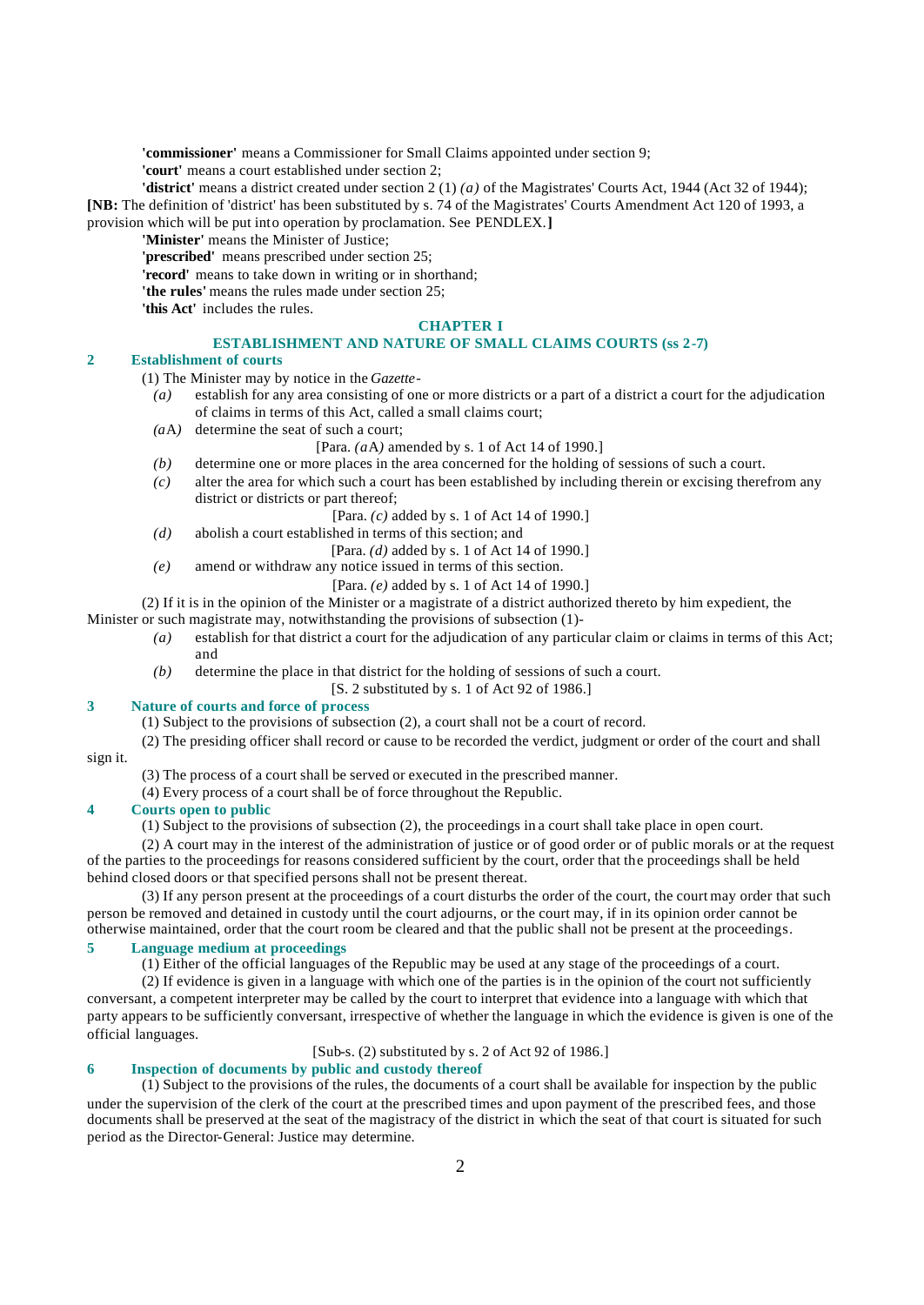[Sub-s. (1) substituted by s. 3 of Act 92 of 1986.]

(2) The Director-General: Justice may order that after the expiry of the period contemplated in subsection (1) the documents so preserved shall be removed to a specified place of custody or be destroyed or otherwise disposed of. **7 Parties who may appear in court**

(1) Only a natural person may institute an action in a court and, subject to the provisions of section 14 (2), a juristic person may become a party to an action in a court only as defendant.

(2) A party to an action shall appear in person before the court and, subject to the provisions of subsection (4), shall not be represented by any person during the proceedings.

[Sub-s. (2) substituted by s. 4 *(a)* of Act 92 of 1986.]

 $(3)$  ......

[Sub-s. (3) deleted by s. 4 *(b)* of Act 92 of 1986.]

(4) A juristic person shall be represented in a court by its duly nominated director or other officer.

**CHAPTER II**

# **PRESIDING OFFICERS AND OFFICERS OF THE COURT (ss 8-11)**

#### **8 Presiding officers**

The officer presiding at a court shall be called a Commissioner for Small Claims and shall be appointed under section 9.

#### **9 Appointment of commissioners**

(1) *(a)* Subject to the provisions of this section, the Minister or any officer of the Department of Justice with the rank of director, or an equivalent or higher rank, delegated thereto in writing by the Minister may appoint one or more commissioners for any court.

[Para. *(a)* substituted by s. 5 *(a)* of Act 92 of 1986 and by s. 4 of Act 26 of 1999.]

*(b)* An officer in the employ of the State shall not be appointed as a commissioner.

(1A) A magistrate who establishes a court in terms of section 2 (2), may, subject to the provisions of this section, appoint a commissioner for such a court.

[Sub-s. (1A) inserted by s. 5 *(b)* of Act 92 of 1986.]

- (2) No person shall be appointed as a commissioner unless he is qualified-
	- *(a)* to be admitted to practise as an advocate under the Admission of Advocates Act, 1964 (Act 67 of 1964); or
	- *(b)* to be admitted to practise as an attorney under the Attorneys Act, 1979 (Act 53 of 1979); or
- *(c)* to be appointed as a magistrate under the Magistrates' Courts Act, 1944 (Act 32 of 1944) read with section 10 of the Magistrates Act, 1993 (Act 90 of 1993),

[Para. *(c)* amended by s. 4 of Act 18 of 1996.]

and for an uninterrupted period of at least five years practised as an advocate or attorney or occupied the post of magistrate, or for that period was involved in the tuition of law and also practised as an advocate or attorney for such period as, in the opinion of the Minister, makes him suitable for appointment as a commissioner, or possesses such other experience as, in the opinion of the Minister, renders him suitable for appointment as a commissioner.

[Sub-s. (2) amended by s. 1 *(a)* of Act 63 of 1989.]

(3) A commissioner shall hold office during the Minister's pleasure.

[Sub-s. (3) substituted by s. 1 *(b)* of Act 63 of 1989.]

(4) A commissioner may resign by notice in writing to the Minister.

(5) The Minister may at any time withdraw the appointment of a commissioner if in his opinion there is sufficient reason for doing so.

(6) A person appointed under subsection (1) or subsection (1A) shall, before commencing with his functions as a commissioner, take an oath or make an affirmation subscribed by him in the form set out below:

**I, A.B., do hereby swear/solemnly and sincerely affirm and declare that whenever I may be called upon to perform the functions of a commissioner in any court I will administer justice to all persons alike without fear, favour or prejudice and, as the circumstances of a particular case may require, in ac cordance with the law and customs of the Republic of South Africa.**

[Sub-s. (6) substituted by s. 5 *(c)* of Act 92 of 1986.]

(7) Such an oath or affirmation shall be taken or made in open court before the most senior available magistrate of the district in which the seat of the court concerned is situated, and he shall at the foot thereof make a note to the effect that it was taken or made before him, and of the date on which it was so taken or made, and append his signature thereto. [Sub-s. (7) substituted by s. 5 *(d)* of Act 92 of 1986.]

#### **10 Procedure in case of absence or incapacity of commissioners**

When by reason of absence or incapacity a commissioner is unable to complete the hearing of an action, that hearing shall be commenced *de novo* before another commissioner.

**11 Officers of court**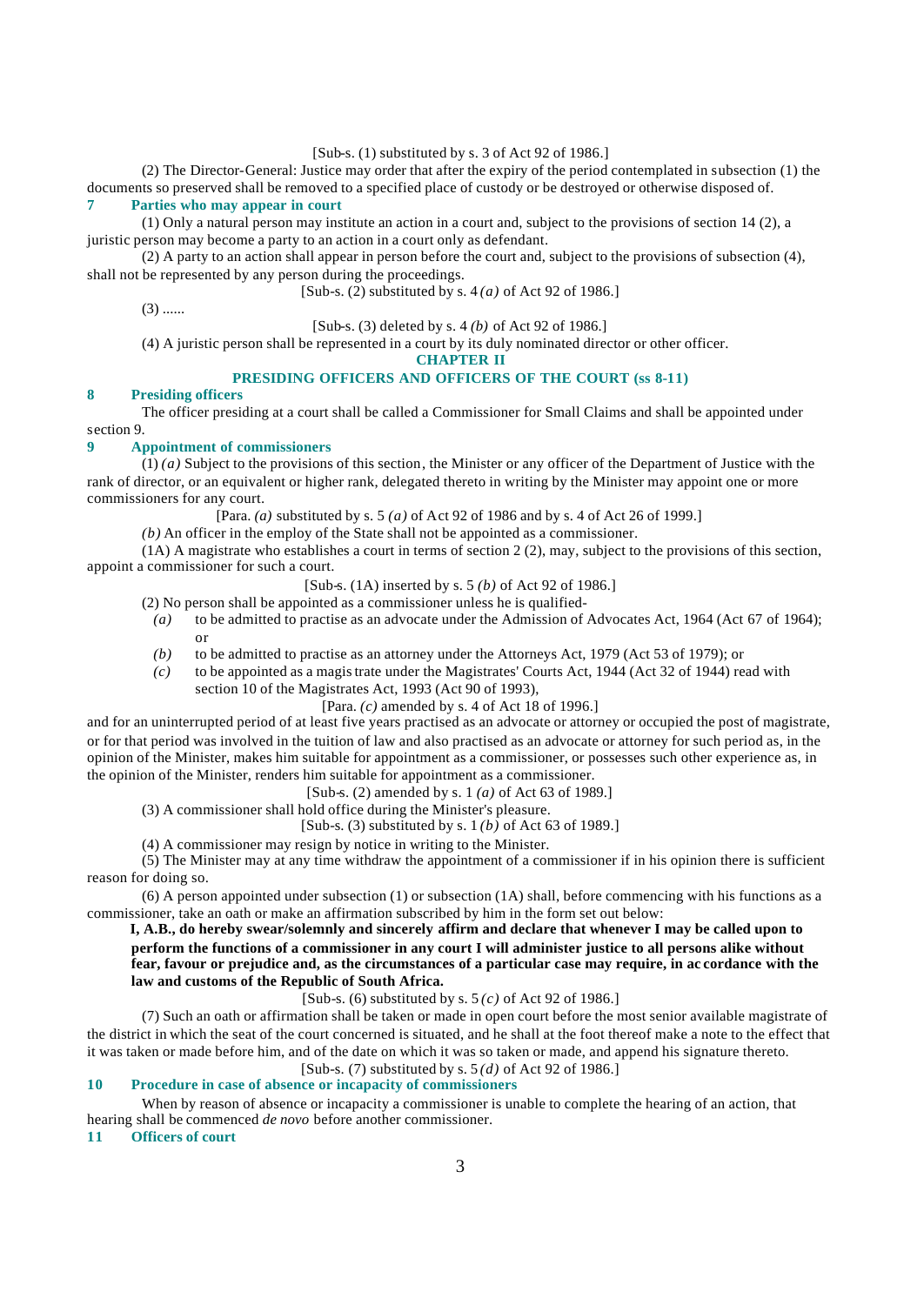(1) The magistrate of the district in which the seat of a court is situated, shall appoint so many clerks and assistant clerks of the court, interpreters and legal assistants for that court as may be necessary for the performance of the prescribed functions.

## [Sub-s. (1) substituted by s. 6 *(a)* of Act 92 of 1986.]

(2) The messenger of the court appointed under the Magistrates' Courts Act, 1944 (Act 32 of 1944), for the magistrate's court of a district, shall act as messenger of the court for a court in that part of the said district falling within the area of jurisdiction of that court.

# [Sub-s. (2) substituted by s. 6 *(b)* of Act 92 of 1986.]

(3) The State, a clerk of the court, an assistant clerk of the court or a legal assistant shall not be liable for any damage or loss resulting from assistance given in good faith by that clerk of the court, assistant clerk of the court or legal assistant to any party or prospective party to an action before a court or to the enforcement of a judgment or order in terms of section 41 in the form of legal advice or the compilation or preparation of a summons, statement or other document. [Sub-s. (3) substituted by s. 22 of Act 139 of 1992.]

# **CHAPTER III JURISDICTION (ss 12-24)**

#### **12 Area of jurisdiction**

The area of jurisdiction of a court shall be the area or district for which it was established. [S. 12 substituted by s. 7 of Act 92 of 1986.]

#### **13 Transfer of actions**

An action may, with the consent of all the parties, or upon the application of one of the parties who satisfies the court that the hearing of the action in that court may result in undue expense or inconvenience to him, be transferred by the court to any other court, and in such a case the latter court shall, notwithstanding anything to the contrary in this Act contained, have jurisdiction to hear that action.

# **14 Jurisdiction in respect of persons**

(1) Subject to the provisions of subsection (2), a court shall have jurisdiction in respect of-

- *(a)* any person who resides, carries on business or is employed within the area of jurisdiction of the court;
- *(b)* any partnership, as defendant, which has business premises situated or any member of which resides within the area of jurisdiction of the court;
- *(c)* any person in respect of any proceedings incidental to any action instituted in that court by such person;
- *(d)* any person, whether or not he resides, carries on business or is employed within the area of jurisdiction of the court, if the cause of action arose wholly within that area;
- *(e)* any defendant, whether in convention or reconvention, who appears and takes no objection to the jurisdiction of the court:
- *(f)* any person who owns immovable property within the area of jurisdiction of the court in actions in respect of such property or a mortgage bond thereon.
- (2) No action shall be instituted against the State in a court.
- $(3)$  ......

[Sub-s. (3) deleted by s. 23 of Act 139 of 1992.]

(4) A court shall not have jurisdiction in respect of any claim or counterclaim based in whole or in part upon a cession or assignment of rights.

# **15 Jurisdiction in respect of causes of action**

Subject to the provisions of this Act, a court shall have jurisdiction in respect of causes of action in-

- *(a)* actions for the delivery or transfer of any property, movable or immovable, not exceeding in value the amount <sup>i</sup>\* determined by the Minister from time to time by notice in the *Gazette*;
	-
- *(b)* actions for ejectment against the occupier of any premises or land within the area of jurisdiction of the court: Provided that where the right of occupation of the premises or land is in dispute between the

parties, that right does not exceed in clear value to the occupier the amount<sup>ii</sup>\* determined by the Minister from time to time by notice in the *Gazette*;

- *(c)* actions based on or arising out of a liquid document or a mortgage bond, where the claim does not exceed the amount<sup>iii</sup>\* determined by the Minister from time to time by notice in the *Gazette*;
- *(d)* actions based on or arising out of a credit agreement as defined in section 1 of the National Credit Act, 2005 (Act 34 of 2005), where the claim or the value of the property in dispute does not exceed the

amount<sup>iv<sub>\*</sub></sup> determined by the Minister from time to time by notice in the *Gazette*;

[Para. *(d)* substituted by s. 172 (2) of Act 34 of 2005.]

*(e)* actions other than those already mentioned in this section, where the claim or the value of the matter in

dispute does not exceed the amount  $\mathcal{V}_{*}$  determined by the Minister from time to time by notice in the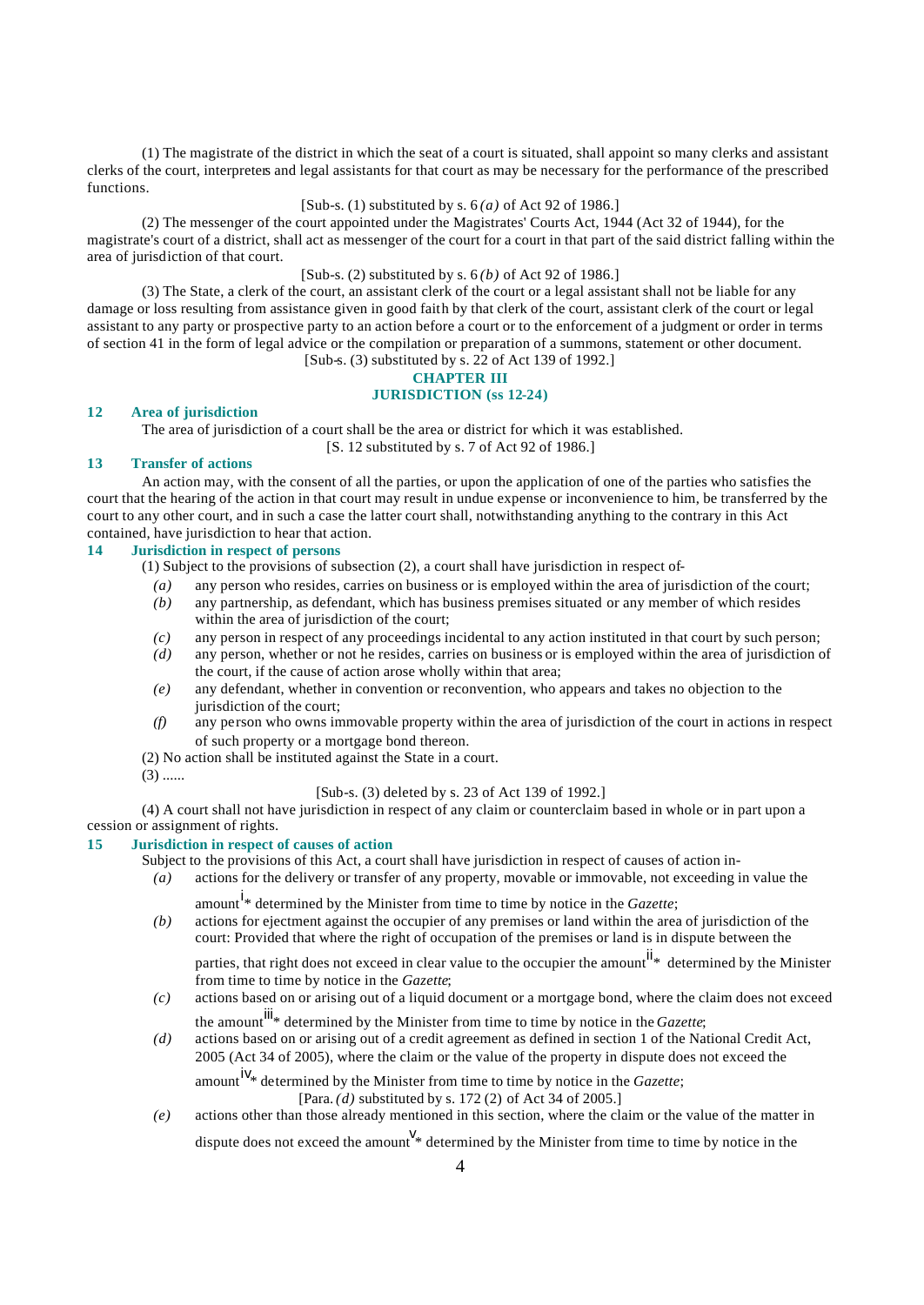*Gazette*;

(f) actions for counterclaims not exceeding the amount  $W^*$  determined by the Minister from time to time by notice in the *Gazette*, in respect of any cause of action mentioned in paragraphs *(a)* to *(e)*. [S. 15 substituted by s. 8 of Act 92 of 1986.]

#### **16 Matters beyond jurisdiction**

A court shall have no jurisdiction in matters-

- *(a)* in which the dissolution of any marriage, or of a customary union as defined in section 35 of the Black Administration Act, 1927 (Act 38 of 1927), is sought;
- *(b)* concerning the validity or interpretation of a will or other testamentary document;
- *(c)* concerning the status of a person in respect of his mental capacity;
- *(d)* in which is sought specific performance without an alternative claim for payment of damages, except in the case of-
	- (i) the rendering of an account in respect of which the claim does not exceed the amount  $V^{i|}$ determined by the Minister from time to time by notice in the *Gazette*;
	- (ii) the delivery or transfer of any property, movable or immovable, not exceeding in value the
		- amount<sup>VIII</sup>\* determined by the Minister from time to time by notice in the *Gazette* determined for the purposes of this section;

[Para. *(d)* substituted by s. 9 of Act 92 of 1986.]

- *(e)* in which is sought a decree of perpetual silence;
- *(f)* in which is sought damages in respect of-
	- (i) defamation;
	- (ii) malicious prosecution;
	- (iii) wrongful imprisonment;
	- (iv) wrongful arrest;
	- (v) seduction;
	- (vi) breach of promise to marry;
- *(g)* in which an interdict is sought.

# [Para. *(g)* added by s. 2 of Act 63 of 1989.]

# **17 Incidental jurisdiction**

(1) In an action in which the sum claimed does not exceed the jurisdiction of a court and is the balance of an account, the court may enquire into and hear evidence upon the whole account, even though that account relates to items and transactions exceeding the jurisdiction of a court.

(2) Where the amount claimed or other relief sought does not exceed the jurisdiction of a court, the court shall not be deprived of that jurisdiction merely because it is necessary for the court, in order to arrive at a decision, to give a finding upon a matter beyond its jurisdiction.

(3) In determining whether a claim falls within the jurisdiction of a court, no claim for interest on a principal sum claimed or for costs or for general or alternative relief shall be taken into account.

# **18 Abandonment of part of claim**

(1) In order to bring a claim or counterclaim within the jurisdiction of a court, a party may in his summons or statement of defence, or at any time thereafter, explicitly abandon a part of that claim or counterclaim.

(2) That part of a claim or counterclaim so abandoned, shall thereby be extinguished: Provided that if the claim or counterclaim is granted in part only, the abandonment shall be deemed first to apply to that part of the claim or counterclaim which was not granted.

#### **19 Deduction of admitted debt**

In order to bring a claim or counterclaim within the jurisdiction of a court a party may, in his summons or statement of defence or at any time thereafter, deduct from his claim or counterclaim, whether liquidated or unliquidated, any amount admitted by him to be due by him to the other party concerned.

#### **20 Splitting of claims disallowed**

A claim exceeding the jurisdiction of a court and based on one and the same cause of action may not be split with the object of recovering it in more than one action, if the parties to those actions and the point in issue in those actions would be the same.

#### **21 Cumulative jurisdiction**

If two or more claims, each based upon a different cause of action, are combined in one summons, a court shall have the same jurisdiction to adjudicate upon each claim as it would have had if each claim had formed the sole object of a separate action.

# **22 No jurisdiction by virtue of consent of parties**

A court shall not have jurisdiction to hear any action which otherwise exceeds its jurisdiction, by virtue of the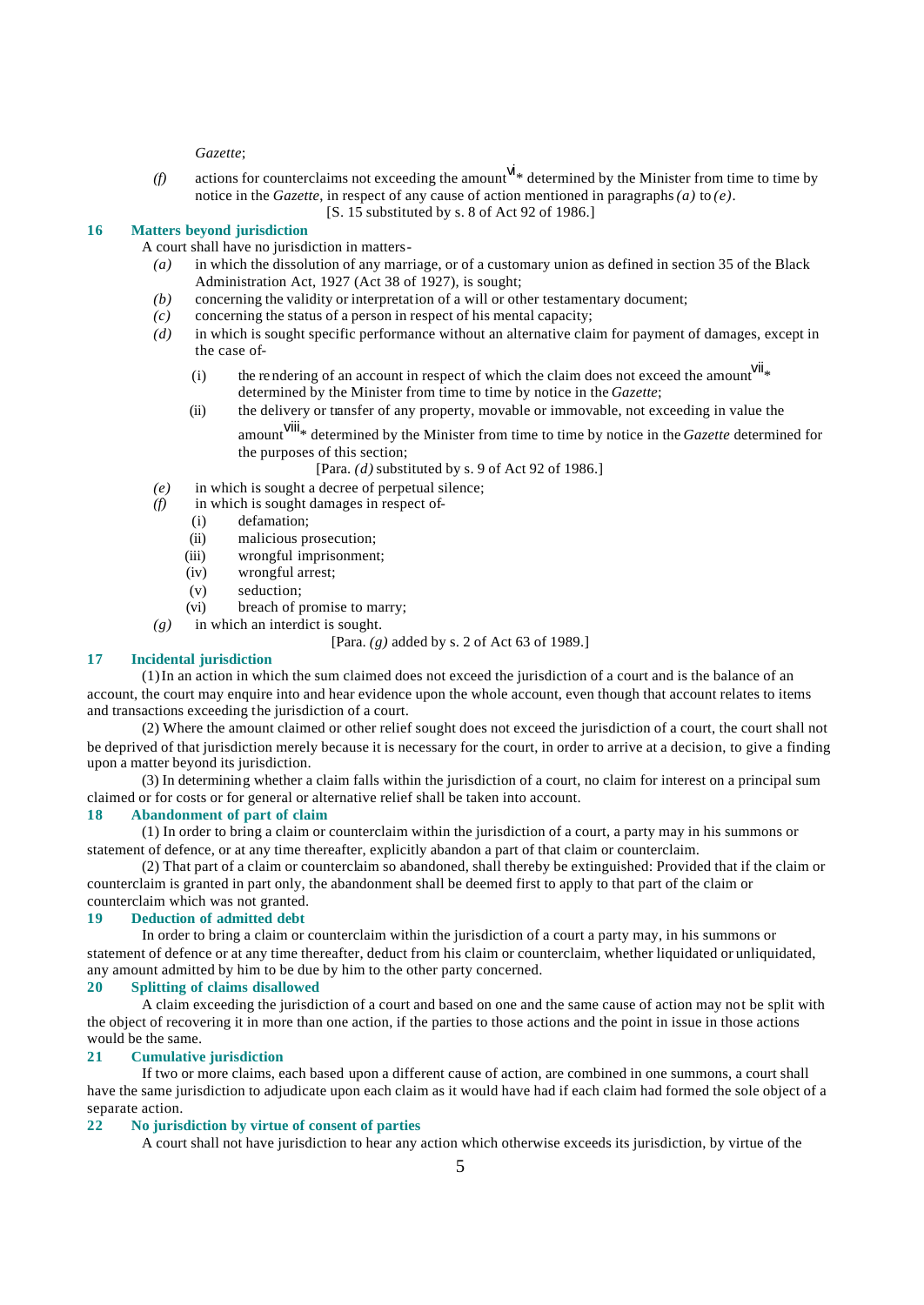consent of the parties.

#### **23 Cessation of action**

(1) If a court is of the opinion that a case contains difficult or complex questions of law or of fact which cannot adequately or fairly or should not be decided by it, it shall stop the proceedings.

(2) If the proceedings are stopped as contemplated in subsection (1), the plaintiff may institute a fresh action in another competent court of law.

### **24 Defendants subject to jurisdiction of courts**

(1) No person shall be bound to institute an action in terms of this Act in respect of a claim which may also be adjudicated upon in another court of law, but if an action is so instituted, the defendant shall be subject to the jurisdiction of the court in question.

(2) Any provision in an agreement to the effect that the jurisdiction of a court shall be excluded, or that a party thereto shall not institute an action in terms of this Act, other than a provision to the effect that a dispute arising from the agreement shall be resolved by arbitration, shall be void.

# **CHAPTER IV**

# **RULES OF COURT (ss 25-26)**

#### **25 Power of Minister to make rules**

(1) The Minister may make rules regulating the following matters in respect of small claims courts:

- *(a)* The practice and procedure, including the procedure when proceedings are reviewed;
- *(b)* fees and costs;
- *(c)* the duties and powers of officers of the court;
- *(d)* the establishment, duties and powers of one or more boards to advise the Minister on the fu nctioning of courts;
- *(e)* any other matter which he may consider necessary or expedient to prescribe for carrying out the provisions of this Act or the attainment of its objects.
- (2) Different rules may be made under subsection (1) with regard to different classes of cases.

(3) No rule relating to State revenue or State expenditure shall be made under subsection (1), except with the concurrence of the Minister of Finance.

(4) No new rule and no amendment or repeal of a rule shall come into operation unless it has been published in the *Gazette* at least 30 days before the day upon which it is expressed to come into operation.

#### **CHAPTER V PROCEDURE AND EVIDENCE (ss 26-33)**

#### **26 Procedure**

(1) Subject to the provisions of this Chapter, the rules of the law of evidence shall not apply in respect of the proceedings in a court, and a court may ascertain any relevant fact in such manner as it may deem fit.

(2) Evidence to prove or disprove any fact in issue, may be submitted in writing or orally.

(3) A party shall not question or cross-examine any other party to the proceedings in question or a witness called by the latter party, but the presiding commissioner shall proceed inquisitorially to ascertain the relevant facts, and to that end he may question any party or witness at any stage of the proceedings: Provided that the commissioner may in his discretion permit any party to put a question to any other party or any witness.

# **27 Evidence**

(1) Subject to the provisions of subsection (2), a party may call one or more witnesses to prove his claim, counterclaim or defence.

(2) The provisions of subsection (1) shall not affect a court's power to decide that sufficient evidence has been adduced on which a decision can be arrived at, and to order that no further evidence shall be adduced.

# **28 Evidence to be given under oath**

No person shall testify or be questioned in a court unless the prescribed oath has been administered to him or the prescribed affirmation has been accepted from him by the presiding commissioner or by the clerk of the court, or any person acting in his place, in the presence of that commissioner, or, if the person concerned is to give his evidence through an interpreter, by the commissioner through the interpreter.

#### **29 Institution of actions**

(1) *(a)* The plaintiff shall deliver a summons as prescribed personally or through his authorized representative to the clerk of the court, together with a copy of a written demand which was on a prior occasion delivered to the defendant by the plaintiff by hand or by registered post and in which the defendant was, notwithstanding anything to the contrary in any law contained, allowed at least 14 days, calculated from the date of receipt of that demand by the defendant, to satisfy the plaintiff's claim.

*(b)* Until judgment has been given in an action arising from a business or profession carried on or exercised by the plaintiff, the plaintiff may not deliver a summons referred to in paragraph *(a)* to the clerk of the court in respect of any other action arising from that business or profession.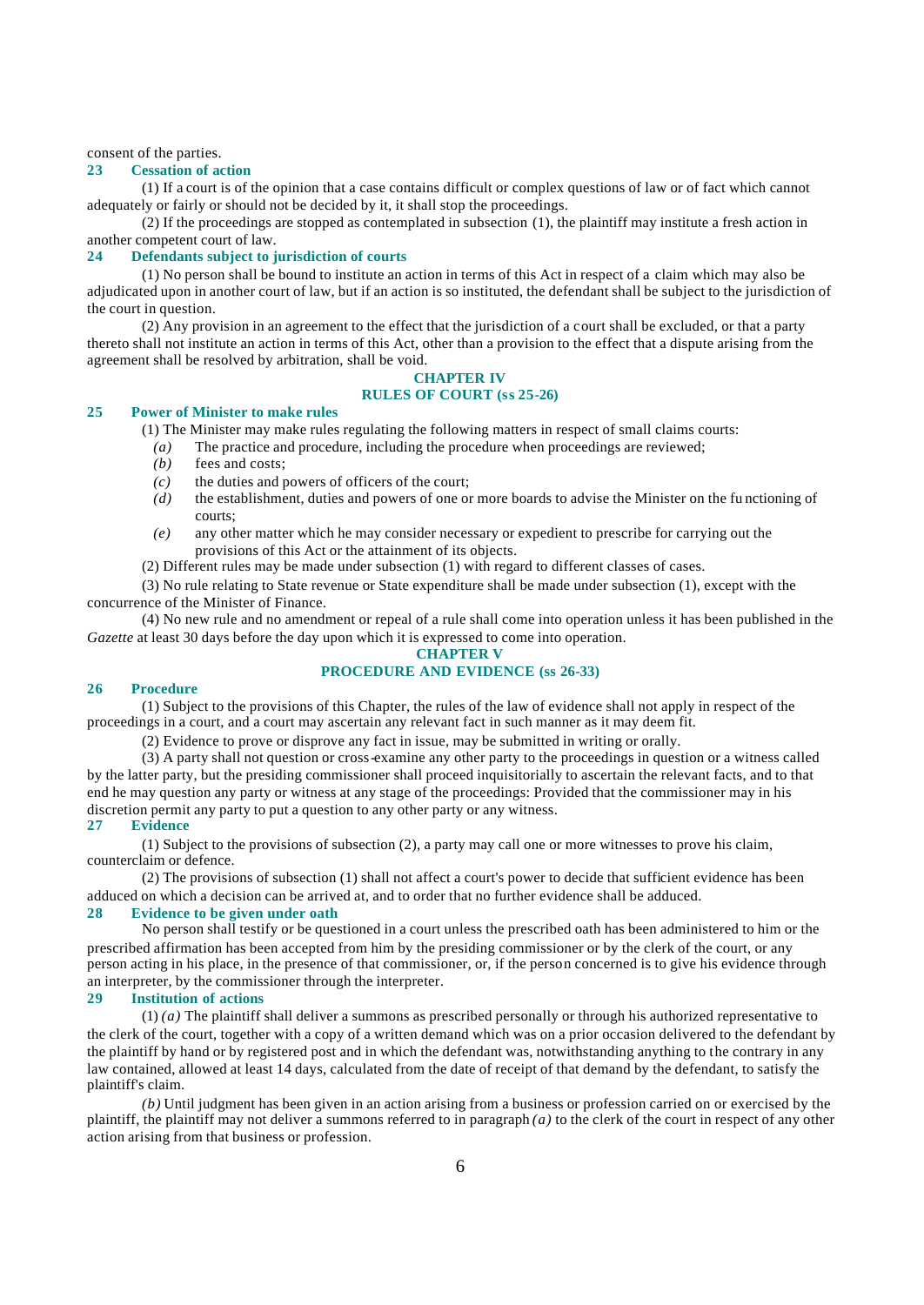#### [Para. *(b)* added by s. 3 of Act 63 of 1989.]

(2) Upon production of the prescribed proof that the reminder contemplated in subsection (1) was delivered to the defendant, and if the clerk of the court is satisfied that the plaintiff is a natural person and that his summons complies with the prescribed requirements, the clerk of the court shall set a date and time for the hearing of the action and issue the summons and hand it to the plaintiff or his authorized representative, who shall personally serve it on the defendant, or deliver it to the messenger of the court for service on the defendant.

(3) Apart from the summons no pleadings shall be required of the parties, but the defendant may at any time before the hearing lodge with the clerk of the court a written statement setting forth the nature of his defence and particulars of the grounds on which it is based, and a copy of that statement shall be furnished to the plaintiff by the defendant.

# **30 Withdrawal of claims**

(1) A plaintiff may at any time, whether before or during the hearing of his action, withdraw his claim with the consent of the court and on such conditions as the court may determine, whereupon the proceedings shall be ceased.

(2) If proceedings are ceased as contemplated in subsection (1), the plaintiff may bring a fresh action with the

consent of the court.

#### **31 Joinder of plaintiffs**

(1) Any number of persons each of whom has a separate claim against the same defendant, may join as plaintiffs in one action if the right of each to relief depends upon the determination of some question of law or fact which, if separate actions were instituted, would arise in each action: Provided that if such a joint action is instituted the defendant may apply to the court that separate trials be held, and the court may in its discretion make such order as it may deem just and expedient.

(2) In a joint action judgment may be granted for one or more of the plaintiffs.

# **32 Joinder of defendants**

Two or more defendants may be sued in the alternative or both in the alternative and jointly in one action, if the plaintiff alleges that he is uncertain which of the defendants is in law liable for his claim: Provided that on application by one or more of the defendants the court may in its discretion order that separate trials be held, or make such other order as it may deem just and expedient.

### **33 Amendment of documents**

(1) A court may at any time before judgment amend any summons or other document in connection with a case: Provided that no amendment shall be made if any party other than the party applying for the amendment may be prejudiced thereby in his case.

(2) The amendment may be made upon such conditions as the court may deem reasonable.

(3) In documents before the court the name of any person or place as commonly known may be employed, and the court may, on application, at any time before or after judgment substitute the correct name for that name.  $(4)$  ......

[Sub-s. (4) deleted by s. 28 of Act 132 of 1993.] **CHAPTER VI**

#### **JUDGMENT AND COSTS (ss 34-37)**

#### **34 Judgment**

A court may, after the hearing of an action, grant-

- *(a)* judgment for the plaintiff in respect of his claim in so far as he has proved it;
- *(b)* indement for the defendant in respect of his defence or counterclaim in so far as he has proved it;
- *(c)* absolution from the instance, if the court is of the opinion that the evidence does not enable it to give judgment for either party;
- *(d)* such judgment as to costs contemplated in section 37 as may be just;
- *(e)* an order, on such conditions as the court may deem fit, against the party for whom judgment has been granted, deferring wholly or in part further proceedings upon the judgment for a specified period pending arrangements by the other party for the satisfaction of the judgment.

#### **35 Judgment by default or by consent**

(1) If a defendant, upon a summons having been served on him in terms of section 29-

- *(a)* admits liability and consents to judgment in writing; or
- *(b)* fails to appear before the court on the trial date or on any date to which the proceedings have been postponed,

the court may, on application by the plaintiff, grant judgment for the plaintiff in so far as he has proved the defendant's liability and the amount of the claim to the satisfaction of the court, and the court may dismiss any counterclaim by the defendant.

(2) If a plaintiff fails to appear before the court on the trial date or on any other date to which the proceedings have been postponed, the court may, on application by the defendant-

*(a)* dismiss the plaintiff's claim: Provided that the plaintiff may again institute an action for that claim with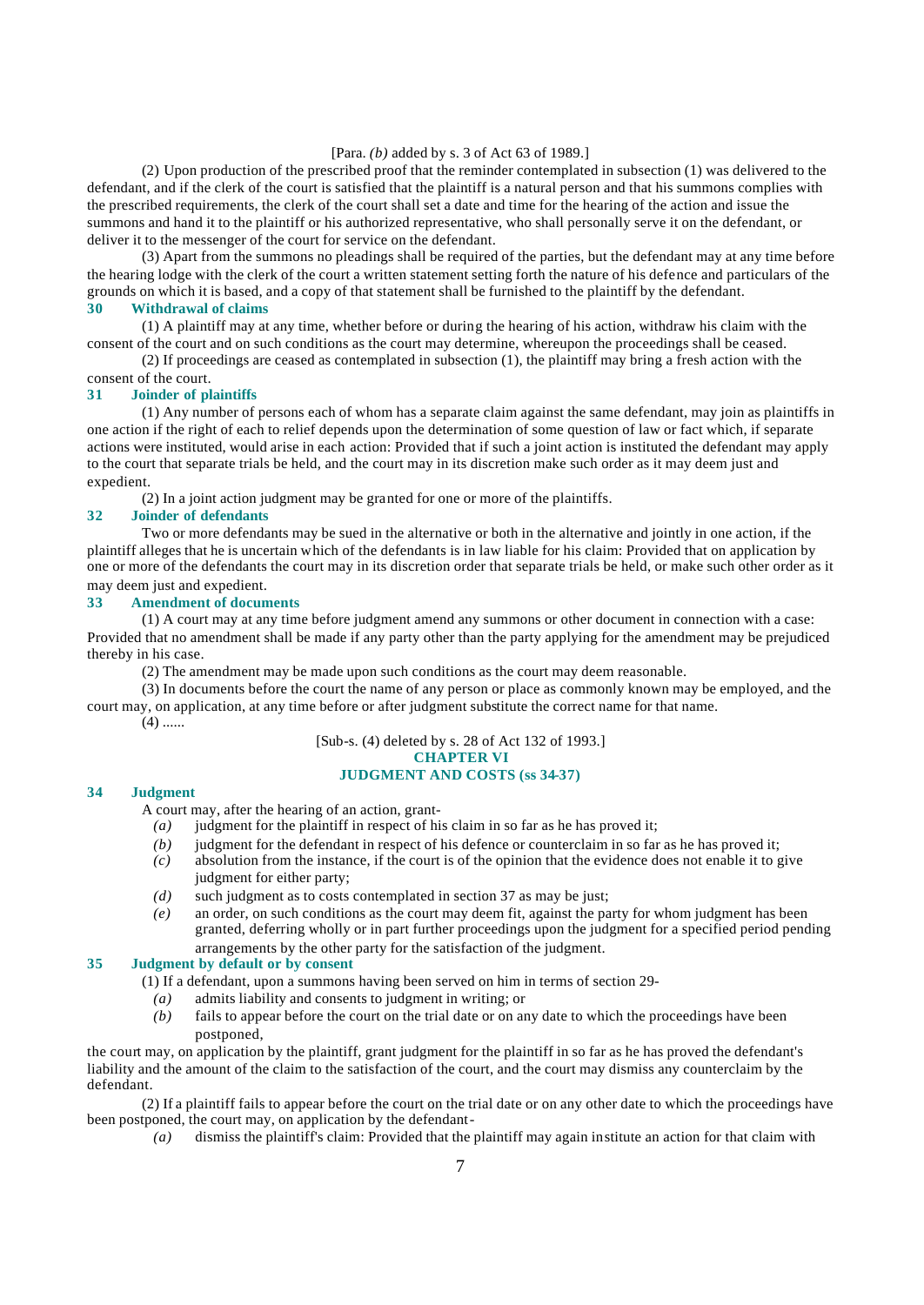the consent of the court; and

*(b)* with regard to a counterclaim, grant judgment for the defendant in so far as he has proved the plaintiff's liability and the amount of the counterclaim to the satisfaction of the court.

#### **36 Rescission of certain judgments**

The court may, upon application by any person affected thereby or, in a case contemplated in paragraph $(c)$  also *suo motu*-

*(a)* rescind or vary any judgment granted by it in the absence of the person against whom that judgment was granted, provided the application for set-down for hearing is made on a date within six weeks after the applicant first had knowledge of the judgment;

[Para. *(a)* substituted by s. 1 of Act 2 of 1992.]

- *(b)* rescind or vary any judgment granted by it which was void *ab origine* or was obtained by fraud or as a result of a mistake common to the parties, provided the application is made not later than one year after the applicant first had knowledge of the voidness, fraud or mistake;
- *(c)* correct patent errors in any judgment, provided, in the case of an application, the application is made not later than one year after the applicant first had knowledge of any errors.

#### [S. 36 substituted by s. 4 of Act 63 of 1989.]

#### **37 Costs**

Costs awarded in terms of this Act may only include-

- *(a)* court fees;
- *(b)* the prescribed amount for the issue of the summons;
- *(c)* the fees and travelling expenses of the messenger of the court.

# **CHAPTER VII**

# **EXECUTION (ss 38-44)**

# **38 Money to be paid direct to judgment creditor**

Money payable in terms of a judgment or order of a court, shall be paid by the judgment debtor direct to the judgment creditor.

# **39 Inquiry into financial position**

 $(1)$  When a court grants judgment for the payment of a sum of money, the court shall enquire from the judgment debtor whether he is able to comply with the judgment without delay, and if he indicates that he is unable to do so, the court may, *in camera*, conduct an inquiry into the financial position of the judgment debtor and into his ability to pay the judgment debt and costs.

(2) After such an inquiry the court may-

*(a)* order the judgment debtor to pay the judgment debt and costs in specified instalments or otherwise; *(b)* ......

#### [Para. *(b)* deleted by s. 5 *(a)* of Act 63 of 1989.]

*(c)* suspend the order under paragraph *(a)* either wholly or in part on such conditions as to security or otherwise as the court may determine.

#### [Para. *(c)* substituted by s. 5 *(b)* of Act 63 of 1989.]

### **40 Offer by judgment debtor after judgment**

If no order has been made in terms of section 39 (2), the judgment debtor may within 10 days after the court has granted judgment for the payment of a sum of money, make a written offer to the judgment creditor to pay the judgment debt and costs in specified instalments or otherwise, and if such an offer is accepted by the judgment creditor, the clerk of the court shall, at the written request of the judgment creditor, accompanied by the offer, order the judgment debtor to pay the judgment debt and costs in accordance with his offer, and such an order shall be deemed to be an order of the court in terms of section 39.

#### **41 Manner of execution**

(1) When a court has granted judgment for the payment of money or made an order for the payment of money in instalments, that judgment, in the case of failure to pay the money within 10 days, or that order, in the case of failure to pay an instalment at the time and in the manner determined by the court, shall be enforceable by execution in the magistrate's court having jurisdiction in accordance with the provisions of the Magistrates' Courts Act, 1944 (Act 32 of 1944), and the judgment creditor may proceed as if the judgment was granted in the magistrate's court in his favour for the amount mentioned in the affidavit referred to in subsection (2).

(2) The clerk of the court shall, upon the written application of the judgment creditor accompanied by an affidavit specifying the amount and the costs still owing under the judgment or order and how that amount is arrived at, transmit that affidavit, together with a certified copy of that judgment or order reflecting the nature of the cause of action, to the clerk of the magistrate's court of the district in which the judgment debtor resides, carries on business or is employed, or, if the judgment debtor is a juristic person, of the district in which its registered office or main place of business is situated.

(3) Upon receipt of the documents referred to in subsection (2) the clerk of the magistrate's court concerned shall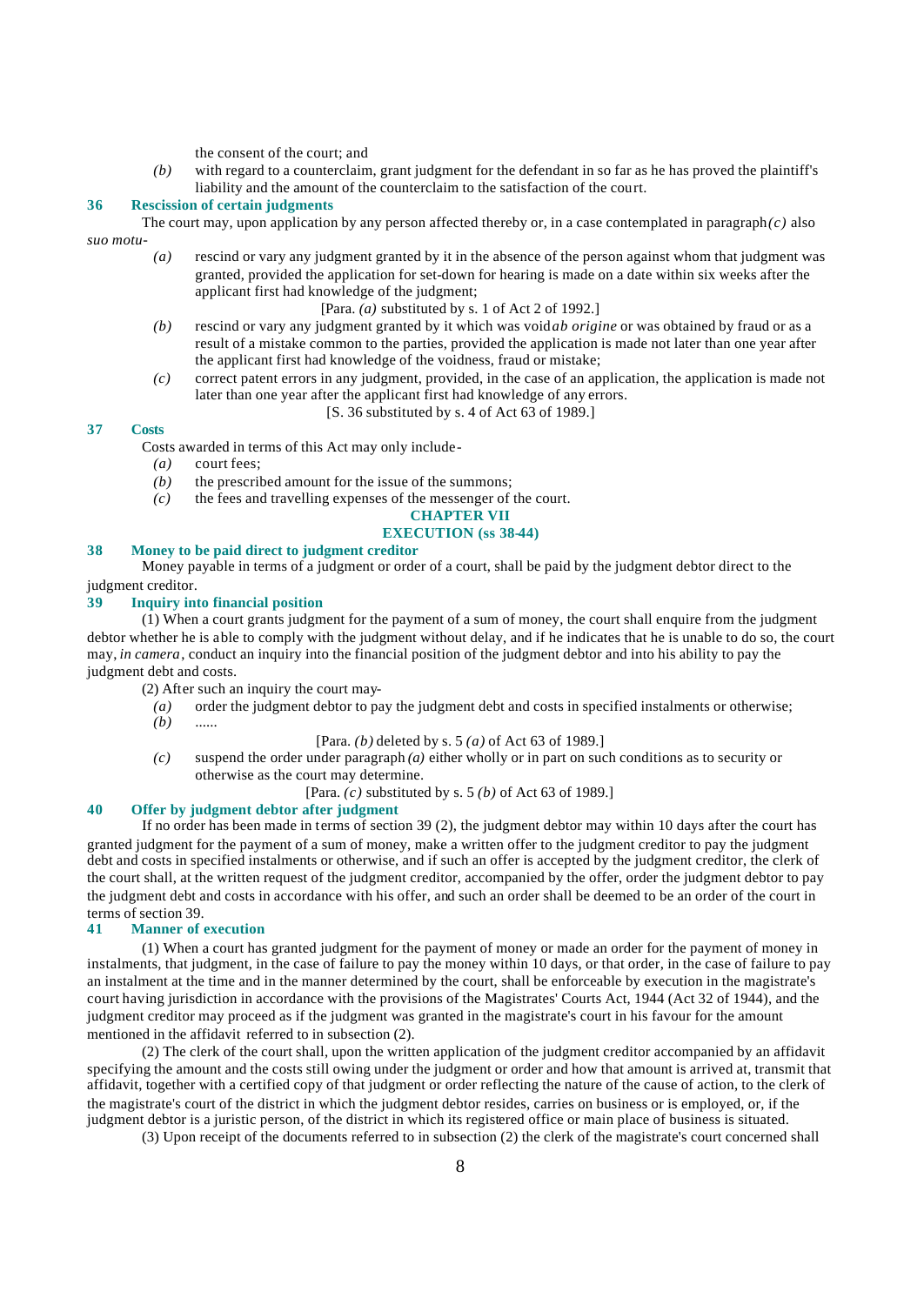record the details of the judgment or order concerned and the amount owing mentioned in the affidavit in his registers. [S. 41 substituted by s. 6 of Act 63 of 1989.]

#### **42 Property exempt from execution**

The provisions of section 67 of the Magistrates' Courts Act, 1944 (Act 32 of 1944), shall apply *mutatis mutandis* in respect of a warrant of execution in terms of this Act.

#### **43 Notice of change of address by judgment debtor**

Any person against whom a court has granted judgment or made any order and who has not satisfied in full that judgment or order, and paid all costs for which he is liable in connection therewith, shall, if he has changed his place of residence, business or employment, within 14 days from the date of every such change notify the judgment creditor fully and correctly in writing of his new place of residence, business or employment.

**44 ......**

[S. 44 amended by s. 10 of Act 92 of 1986 and repealed by s. 7 of Act 63 of 1989.]

#### **CHAPTER VIII**

#### **REVIEW (ss 45-46)**

#### **45 Judgment or order final**

A judgment or order of a court shall be final and no appeal shall lie from it.

#### **46 Grounds of review**

The grounds upon which the proceedings of a court may be taken on review before a provincial or local division of the Supreme Court of South Africa are-

- *(a)* absence of jurisdiction on the part of the court;
- *(b)* interest in the cause, bias, malice, or the commission of an offence referred to in Part 1 to 4, or section 17, 20 or 21 (in so far as it relates to the aforementioned offences) of Chapter 2 of the Prevention and Combating of Corrupt Activities Act, 2004, on the part of the commissioner; and
	- [Para. *(b)* substituted by s. 36 (1) of Act 12 of 2004.]
- *(c)* gross irregularity with regard to the proceedings.

# **CHAPTER IX**

# **OFFENCES (ss 47-48)**

# **47 Offences relating to execution**

Any person who-

- *(a)* obstructs a messenger or deputy messenger of the court in the execution of his duties under this Act;
- *(b)* to  $(d)$  inclusive ......

[Paras. *(b)* to *(d)* inclusive deleted by s. 8 *(a)* of Act 63 of 1989.]

*(e)* fails to give notice of change of address in terms of section 43,

shall be guilty of an offence and liable upon conviction to a fine not exceeding R2 000 or to imprisonment for a period not exceeding six months, or to such imprisonment without the option of a fine.

[S. 47 amended by s. 8 *(b)* of Act 63 of 1989.]

#### **48 Contempt of court**

(1) Any person who wilfully insults a commissioner during the session of his court, or a clerk or messenger or other officer present at that session, or who wilfully interrupts the proceedings of a court or otherwise misbehaves himself in the place where the session of a court is held, shall, without prejudice to the provisions of section 4 (3), be liable to be sentenced summarily or upon summons to a fine not exceeding R500 or to imprisonment for a period not exceeding six months, or to such imprisonment without the option of a fine.

(2) When a commissioner sentences any person under this section, he shall without delay transmit to the registrar of the Supreme Court having jurisdiction for consideration and review by a judge in chambers, a statement, certified by him to be true and correct, of the grounds and reasons for the action taken by him, and shall also furnish to the person sentenced a copy of that statement.

# **CHAPTER X**

# **GENERAL AND SUPPLEMENTARY PROVISIONS (ss 49-51)**

# **49 Jurisdiction as to plea of** *ultra vires*

No court shall be competent to pronounce upon the validity of a provincial ordinance, a regulation, order or by-law made under a statute or a statutory proclamation of the State President, and every court shall assume that every such ordinance, regulation, order, by-law or proclamation is valid.

#### **50 Pending proceedings**

The provisions of this Act shall not affect any matter pending in any other court of law at the commencement of this Act, and such a matter shall be disposed of in the court in question as if this Act were not passed.

#### **51 Short title and commencement**

(1) This Act shall be called the Small Claims Courts Act, 1984, and shall come into operation on a date determined by the State President by proclamation in the *Gazette*.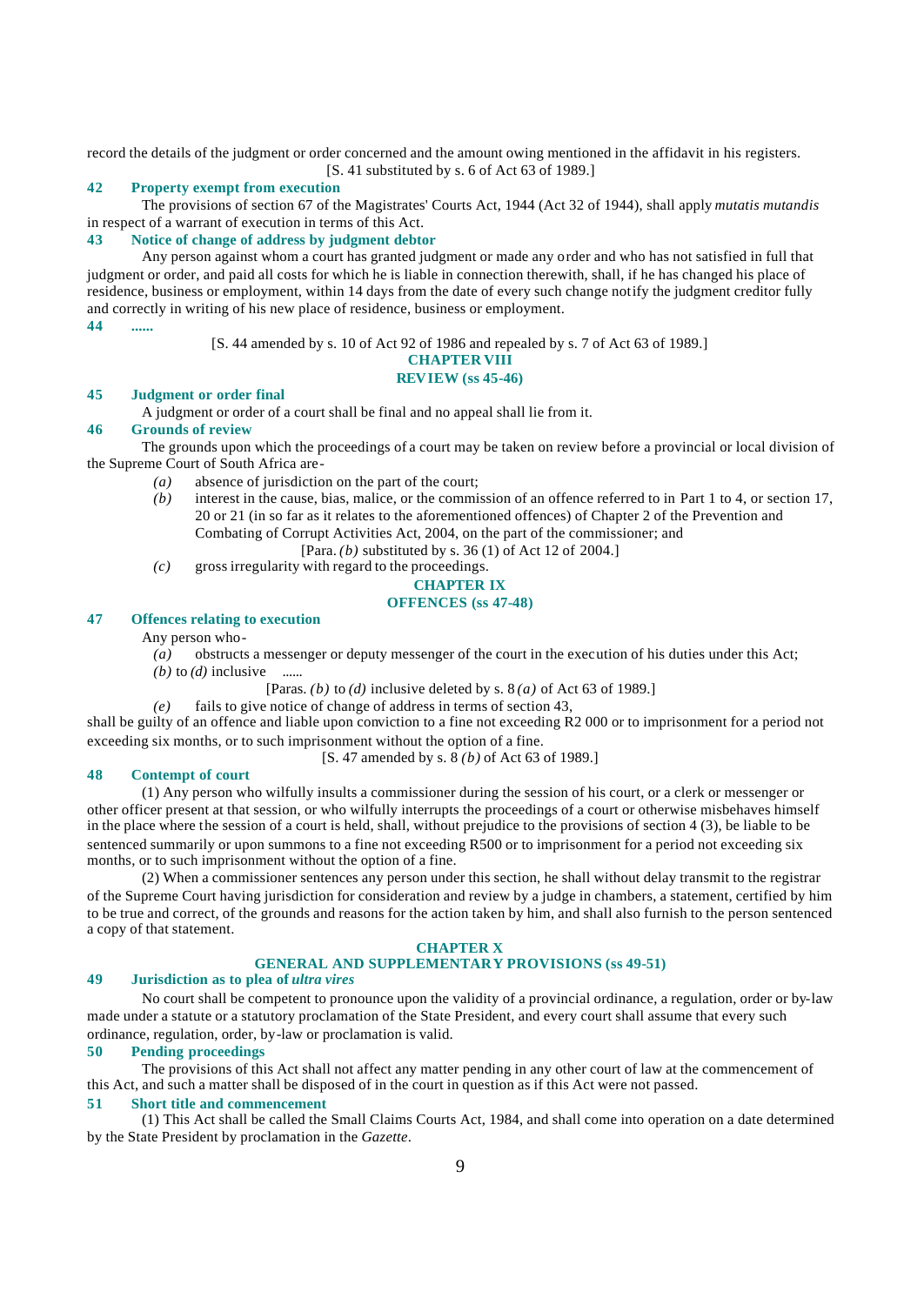(2) Different dates may be determined under subsection (1) in respect of different provisions of this Act. *PENDLEX: Small Claims Courts Act 61 of 1984* **after amendment by the Magistrates' Courts Amendment Act 120 of 1993**

#### **Section 1 - definition**

**'district'** means a district established under section 2 *(a)* of the Lower Courts Act, 1944 (Act 32 of 1944); **General amendment of Act 61 of 1984 made by Act 120 of 1993**

The expressions 'Lower Courts Act', 'sheriff', 'deputy sheriff' and 'civil court' have been substituted for the expressions 'Magistrates' Courts Act', 'messenger of the court', 'deputy messenger of the court' and 'magistrate's court', wherever they occur.

### **SMALL CLAIMS COURTS AMENDMENT ACT 92 OF 1986**

[ASSENTED TO 3 SEPTEMBER 1986] [DATE OF COMMENCEMENT: 10 SEPTEMBER 1986]

(Unless otherwise indicated)

*(English text signed by the State President)*

**ACT**

**To amend the Small Claims Courts Act, 1984, so as to provide for the establishment of a small claims court also for more than one magisterial district or for a part of such a district; the granting of the power to the Minister of Justice or to a magistrate to establish a small claims court for a district for the adjudication of a particular claim or claims; to relieve the small claims court of the obligation of making use of the services of an interpreter; to amend the provisions relating to the right of appearance of certain persons; to empower the Minister of Justice to adjust the monetary limit in respect of certain causes of action; and to effect an improvement in the English text; and to provide for incidental matters.**

**1** Substitutes section 2 of the Small Claims Courts Act 61 of 1984.

**2** Amends section 5 of the Small Claims Courts Act 61 of 1984 by substituting subsection (2).<br>**3** Amends section 6 of the Small Claims Courts Act 61 of 1984 by substituting subsection (1).

**3** Amends section 6 of the Small Claims Courts Act 61 of 1984 by substituting subsection (1).<br>**4** Amends section 7 of the Small Claims Courts Act 61 of 1984, as follows: paragraph (*a*) subs

**4** Amends section 7 of the Small Claims Courts Act 61 of 1984, as follows: paragraph *(a)* substitutes subsection (2); and paragraph *(b)* deletes subsection (3).

**5** Amends section 9 of the Small Claims Courts Act 61 of 1984, as follows: paragraph *(a)* substitutes subsection (1) (a); paragraph (b) inserts subsection (1A); paragraph(c) substitutes subsection (6); and paragraph *(d)* substitutes subsection (7).

**6** Amends section 11 of the Small Claims Courts Act 61 of 1984, as follows: paragraph *(a)* substitutes subsection (1); and paragraph *(b)* substitutes subsection (2).

**7** Substitutes section 12 of the Small Claims Courts Act 61 of 1984.

**8** Substitutes section 15 of the Small Claims Courts Act 61 of 1984.

[Date of commencement of s. 8: 1 January 1987.]

**9** Amends section 16 of the Small Claims Courts Act 61 of 1984 by substituting paragraph *(d)*.

- [Date of commencement of s. 9: 1 January 1987.]
- **10** Amends section 44 of the Small Claims Courts Act 61 of 1984 by substituting subsection (1).

#### **11 Short title and commencement**

(1) This Act shall be called the Small Claims Courts Amendment Act, 1986.

(2) Sections 8 and 9 shall come into operation on a date fixed by the State President by notice in the *Gazette*.

**SMALL CLAIMS COURTS AMENDMENT ACT 63 OF 1989**<br>[DATE OF COMMENCEM] [DATE OF COMMENCEMENT: 1 SEPTEMBER 1989]

(Unless otherwise indicated)

*(English text signed by the State President)*

# **ACT**

**To amend the Small Claims Courts Act, 1984, so as to further regulate the appointment of commissioners; to further regulate the jurisdiction of the court; to regulate the institution of actions arising from a business or a profession carried on or exercised by a plaintiff; to determine certain periods within which applications for rescission of certain judgments may be made; and to provide for the transfer of judgments to the magistrate's court for execution; and to provide for matters connected therewith.**

**1** Amends section 9 of the Small Claims Courts Act 61 of 1984, as follows: paragraph *(a)* substitutes the words following subsection (2)  $(c)$ ; and paragraph  $(b)$  substitutes subsection (3).

**2** Amends section 16 of the Small Claims Courts Act 61 of 1984 by adding paragraph *(g)*.

**3** Amends section 29 of the Small Claims Courts Act 61 of 1984 by adding paragraph *(b)* to subsection (1), the

existing subsection becoming paragraph *(a)*.

**4** Substitutes section 36 of the Small Claims Courts Act 61 of 1984.

[Date of commencement of s. 4: 1 August 1992.]

**5** Amends section 39 of the Small Claims Courts Act 61 of 1984, as follows: paragraph *(a)* deletes subsection (2)